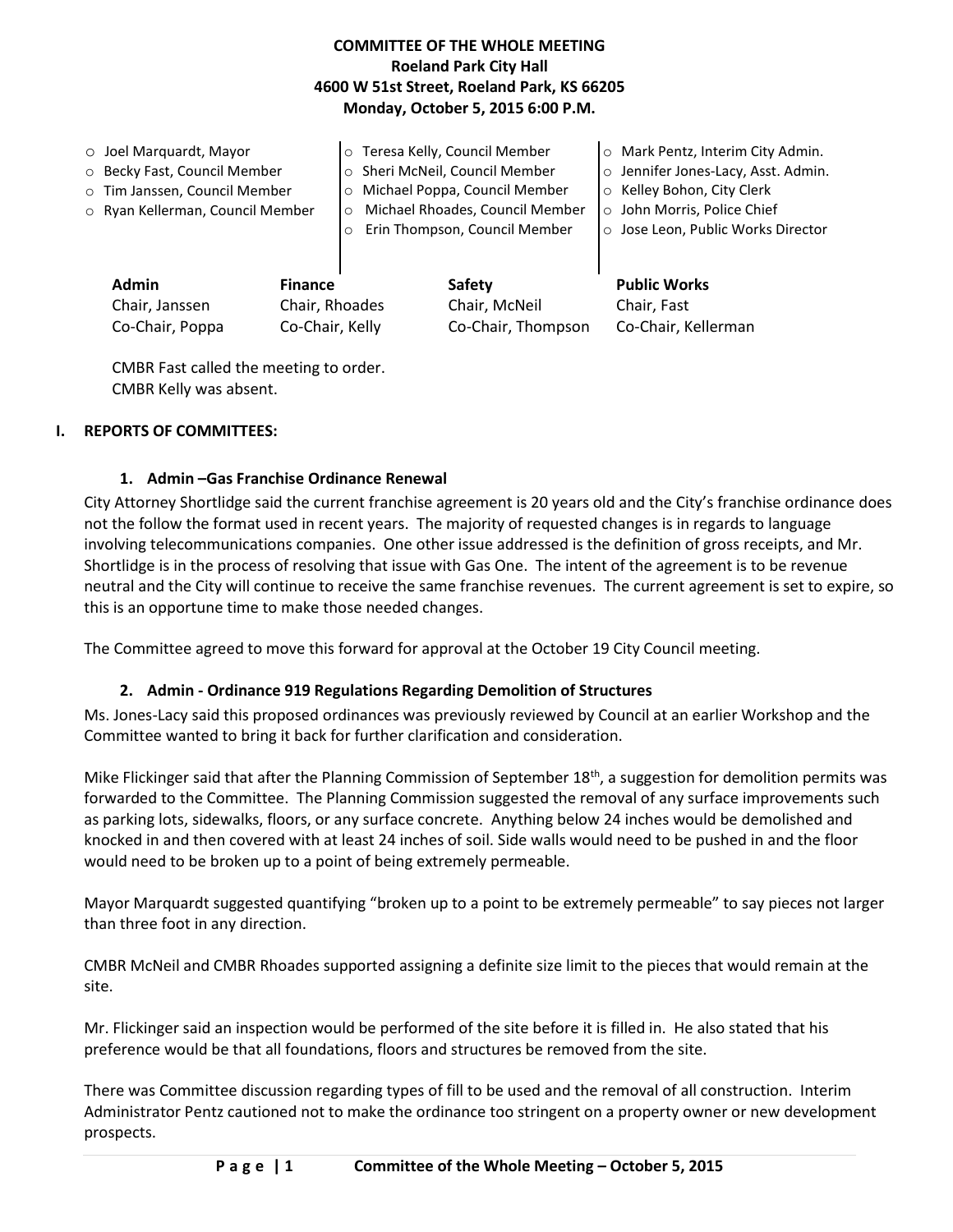After extensive discussion, the Committee agreed to clean fill at the site of 24 inches. The item will be moved to the October Council meeting for potential approval.

# **3. Admin - Ordinance 918 Regulations Regarding Covered Front Porches**

# *Public Comment:*

Tom Madigan addressed the Committee and stated he felt that there were construction and aesthetic issues with the proposed ordinance.

Ms. Jones-Lacy Section A(1)(B), says "The covered porch shall be attached to the main house structure and should only extend the width of the house, not including any attached garage," but should in fact state, "The covered porch shall be attached to the main house structure. It may not exceed the width of the house, nor in front of the garage."

Mayor Marquardt made recommendations to modify the canopy language of the ordinance, stating that the floor maximum is eight feet, so an extension of the porch will match the setback rules of the house. This would apply to all soffits, overhangs and cornices that are extensions of the house. The proposed language would remove the 200 square foot maximum floor area. He also said that the standard roof pitch of 3/12 would apply unless a 2/12 has a manufacturer warranty, which must be proven during the permit process.

There was agreement from the Committee to move this to the next City Council meeting under New Business for further discussion.

CMBR Fast recognized two students from Shawnee Mission North who were in attendance.

# **4. Admin – Code Enforcement Tracking**

Ms. Jones-Lacy said that Neighborhood Services compiles statistics regarding property codes enforcement in the City. The update gives specifics as to what the primary violations are and in what parts of the City they occur. She also said that City Codes Enforcement Officer Shiloh Wells works proactively on a lot of codes issues as well as also responding to citizen complaints. Ms. Jones-Lacy noted that the largest activities are as follows:

- Grass and weeds
- Nuisances affecting public health and welfare such as trash and debris improperly placed on the premises.
- Overgrown Trees and shrubs
- Other items such as suspected unlicensed rental homes, animals, unlicensed businesses, broken fences, improper storage of items, etc.

Ms. Jones-Lacy provided a map by district that details all instances including repeat offenses, responses to an area, whether it's an initial report. She noted that occurrences are fairly evenly spread throughout the districts. To date, Ms. Wells has conducted more than 125 external inspections of rental homes and responded to more than 250 calls regarding code enforcement.

# **5. Admin – Safe Home Walk/Run**

Linda Mau said that CMBR McNeil has agreed to be the liaison between the Safe Home Walk/Run Committee and the Governing Body to report on the event progress and field any questions that arise. Ms. Mau has already met with the Mayor and CMBR McNeil to discuss the proposed event on May 15, 2016. Her request is to close Roe for the run and it was agreed to only close the west side of Roe. Ms. Mau stated that visibility is extremely important and this will be a timed race. She is also consulting with course planners who will help in plotting the course for the race. Plans are for the race to start at R Park on Juniper and end at R Park on Sherwood, which is about a mile. She added she is aware this is a big event and is planning on 200 volunteers to help make the event run smoothly.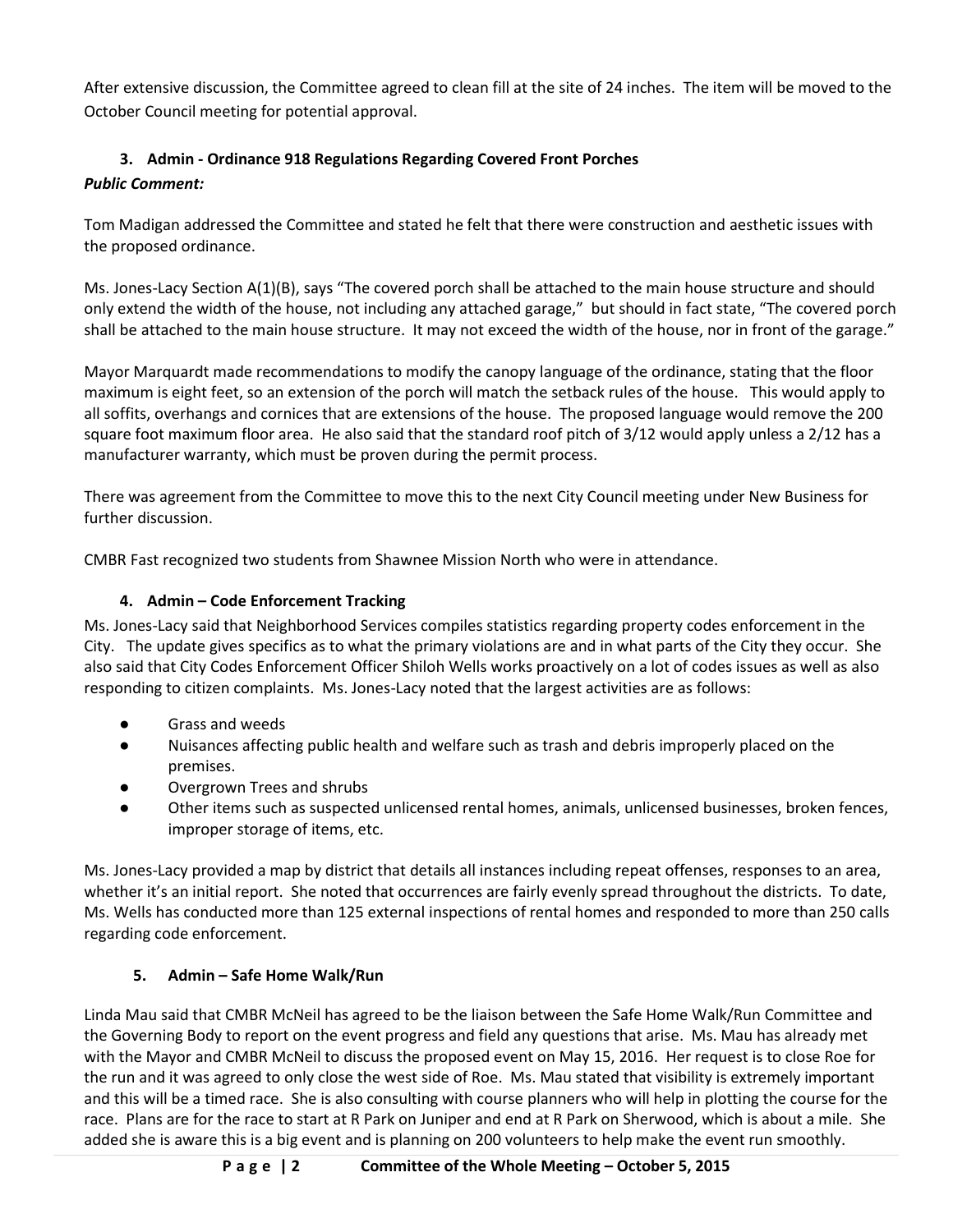Ms. Mau and the Governing Body had extensive discussions regarding the routes and logistics and also the timing of the shutdown of Roe.

Chief Morris offered comments that he needed to know the route and how many officers would be needed. He didn't feel that he would have enough staff to handle all the closings of the intersections along the route. Mayor Marquardt suggested Chief Morris could work with other law enforcement agencies to help coordinate manning the event. Chief Morris said the timing and the route need to be known beforehand to ascertain how much staff and what resources will be needed. Cost is another factor they will have to consider.

CMBR McNeil commented that the event seems bigger than she envisioned and wanted to know if there was full support of the Councilmembers before proceeding. The Committee expressed their support of the event.

This item will be discussed further at a later meeting.

### **6. Admin – Bus Stop**

Interim Administrator Pentz said he was visited by a representative from the Kansas City Area Transportation Authority (KCATA), who is administering the bus program in the northeast part of Johnson County. KCATA wants to encourage more ridership in the northeast part of the county and they want to install two bus stops on both the east and west side of Roe in the vicinity of the Phillips 66 station. Mr. Pentz provided renderings to the Committee of the standard shelter design. He said that KCATA has already budgeted the funds for the stop and they are prepared to move forward in 2016. If the City is interested in a pull-over stop, the funding will have to be provided by the City.

The Committee requested a presentation from the KCATA representative so they could discuss options and get more specific information.

## **7. Admin – Committee Appointment and Reappointment**

City Clerk Bohon named the following individuals up for reappointment:

- Tom Madigan Board of Zoning Appeal
- **Tiffany Ringot Community Events**
- Ardie Davis Community Foundation.

CMBR Kellerman said he would like individuals seeking or renewing a position on a committee to be present at the meeting for their appointment and reappointment. They should be available for any questions by the Governing Body and questioned their commitment by their absence. Mayor Marquardt felt an appointee's attendance should be encouraged.

City Clerk Bohon said that staff does invite all applicants to attend.

The Committee agreed to move this to the next Council meeting for approval.

### **8. Public Works – Tree Maintenance RFP**

Public Works Director Leon acknowledged the work of City Forester Carl Wisdom and how the forest and tree department has had a productive year in Public Works. One of the biggest accomplishments was the removal of 44 ash trees at a cost of \$14,499 when \$35,000 was budgeted for the project. Mr. Wisdom was credited for bringing the Ash Borer issue to light for the City before it became an invasive problem. Mr. Leon noted that 21 trees have been planted in R Park at a cost of \$6,000. This is a start to replacing the ash trees that were removed. The City also received complaints about stumps being left behind and his department was also able to have those removed at a cost of \$2,000.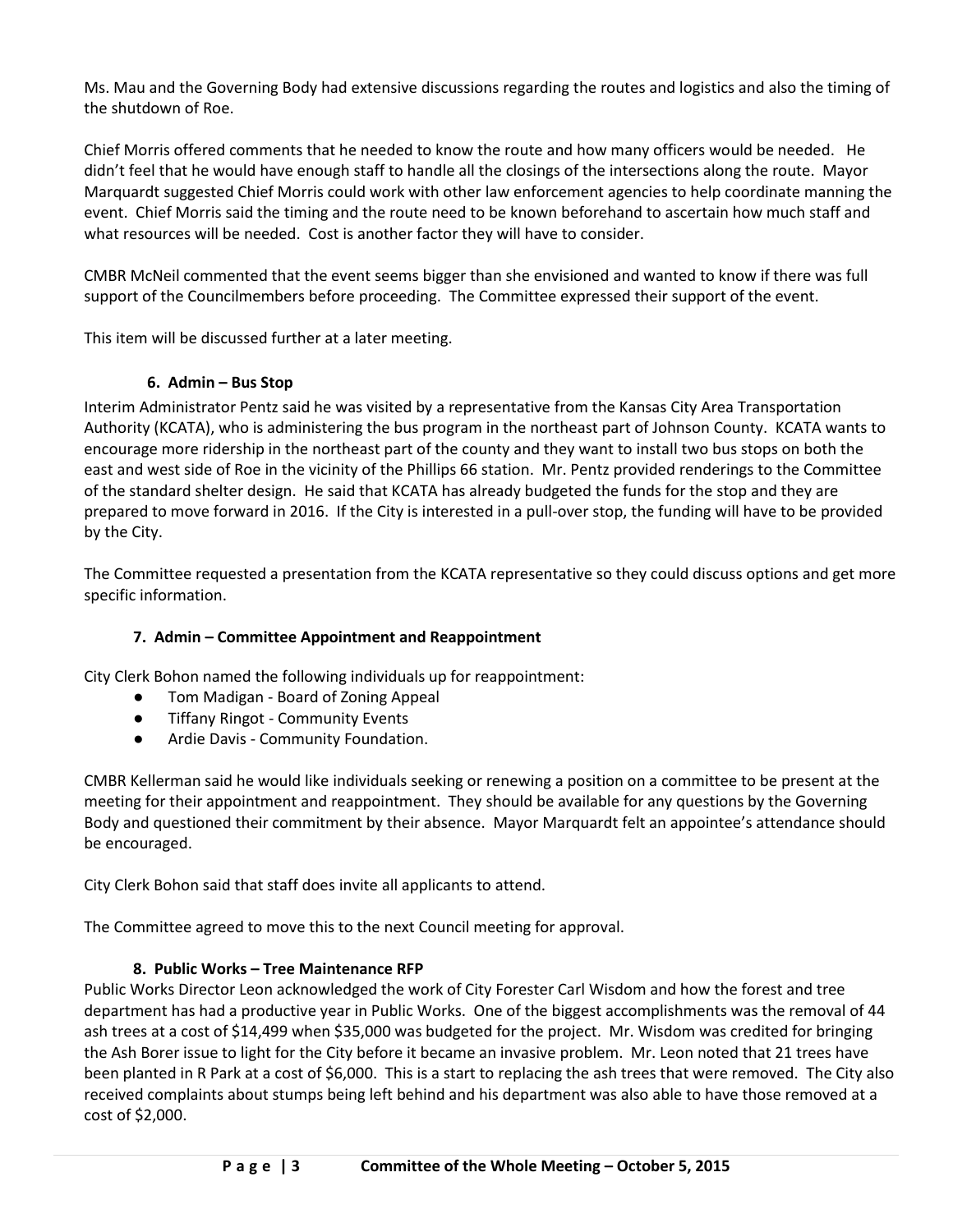Public Works Director Leon is requesting putting out an RFP for the removal and trimming of trees. Safety is the number one priority in determining which trees are selected.

The Committee was interested about a schedule to replace trees along Roe. Mr. Leon said he was hesitant to plant trees as the area will undergoing a construction project in 2020. He is interested in putting more trees in other areas of the City.

Mr. Wisdom stated that they did not replace all the trees removed in R Park as it is a huge commitment to get the newly planted trees established. They will be committed to watering those trees through next year.

There was agreement from the Committee to place the Tree Maintenance RFP on the October 19<sup>th</sup> Council agenda.

## **9. Public Works - Salt Dome**

Public Works Director Leon said he is in communication with Fairway regarding status of the construction of the salt dome that will house 120 tons of salt which will cover the demands of the City following any major weather event.

Interim Administrator Pentz reminded the Committee that the agreement with Fairway was executed in May 2015, and they are taking the lead, the project is on their property with a 50/50 cost split. The City will e-mail Fairway to move forward with the bidding and construction process.

## **10. Public Works - R Park Amenities and Perspective Plan**

Mayor Marquardt provided a proposed updated design of R Park that designates the five benches to be placed.

There was Committee discussion for the reasoning of a half-court basketball area and the removal of the baseball backstop.

The Mayor's proposal shows the removal or relocation of a few trees along the trail. Carl Wisdom, City Forester, commented that the trees planted at the park were specifically placed and chosen for their size, and that they will grow to the edge of the trail, but not onto it. They will provide large shaded areas as well as provide shade for the playground area. He also added that part of the reason they were able to get grant funding was because of the trees.

CMBR McNeil said she wanted to remind everyone that parks are for children and families and not designed for events.

CMBR Rhoades expressed his disappointment about not being consulted in the design process after expressing his interest to be involved. He added he would like to see more seating around the playground areas.

Mayor Marquardt said he is open and welcome to any ideas. He then asked for \$1,500 to \$2,000 for a landscape designer to offer a professional opinion with the plans for the park. He also said he would like an understanding of how to move forward to make sure that the rest of the amenities can be placed by spring.

The Committee agreed to discuss at the October 26<sup>th</sup> Workshop the process of how to decide how items should be placed in the park. Mayor Marquardt said he would like to have all input by the end of January.

CMBR Fast and City Clerk Bohon provided dates for upcoming meetings and events in the City.

October 6 - 4:30 p.m. to 8:30 p.m. - National Night Out October 7 - 7:45 a.m. - Walk to School Day October 12 - Workshop cancelled